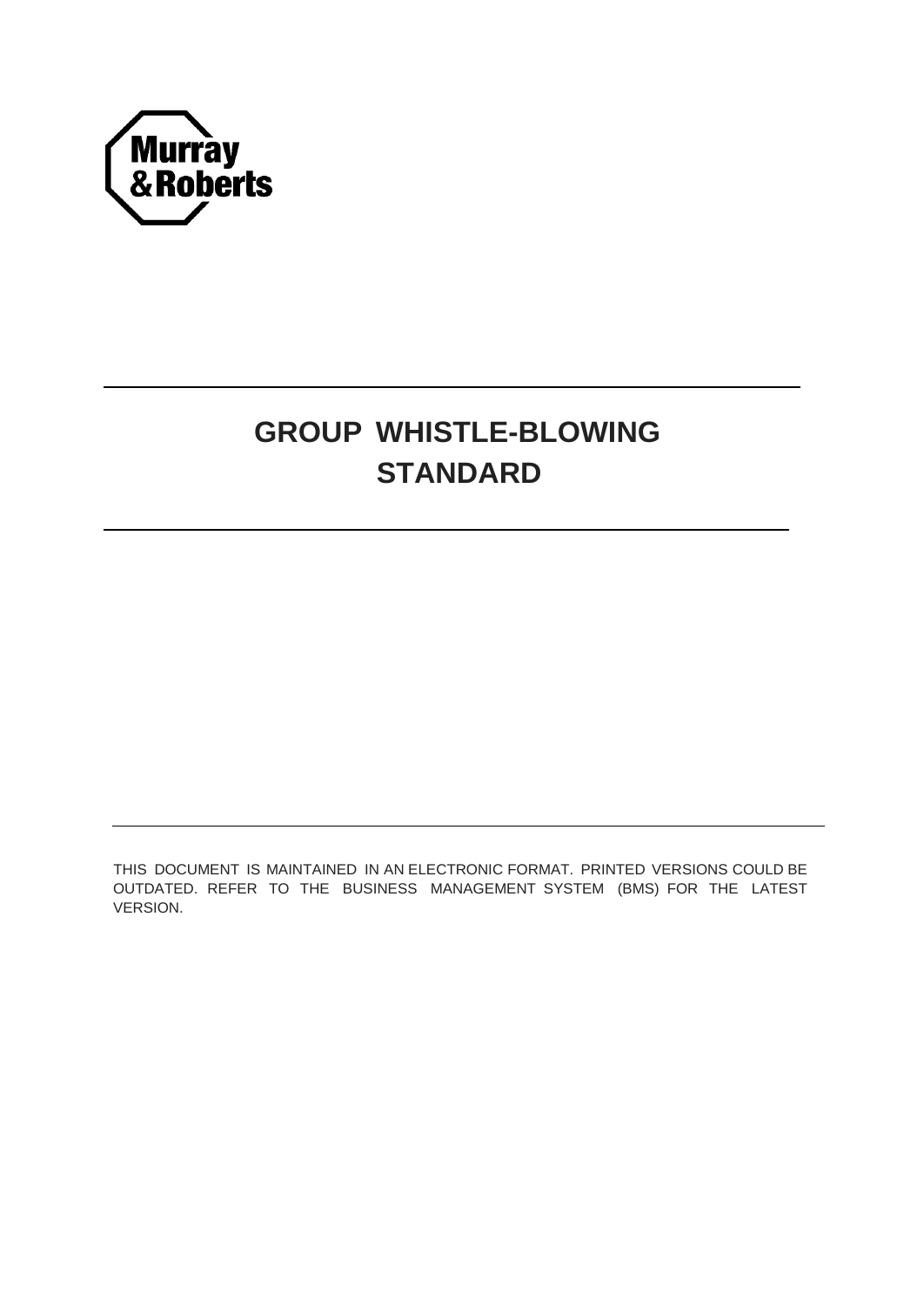## 1. PURPOSE

- 1.1 The behaviour of directors, officers, employees, clients, subcontractors, service providers and partners of Murray & Roberts is governed by a number of policies, standards and procedures that compromise the Group's Code of Conduct.
- 1.2 The Code of Conduct is intended to focus each director, officer and employee across the Group on areas of ethical and legal risk, provide guidance to directors, officers and employees to help them recognise and deal with ethical and legal issues, and provide mechanisms to report unethical and unlawful conduct so as to foster honest, ethical and legal behaviour across the Group. Each director, officer and employee must comply with the letter and spirit of the Code of Conduct.
- 1.3 The purpose of this Whistle Blowing Standard is to:
	- (a) provide a method of properly addressing *bona fide* concerns that stakeholders of the Group have, whilst offering them the necessary protection from victimisation or harassment;
	- (b) clarify that employees (as stakeholders) should raise legitimate concerns with their appropriate line management, or specific appointed persons, and anonymously only where they have reasonable grounds for believing that there are fraudulent or corrupt activities or other wrongdoings taking place within Murray & Roberts, and reporting such through formal channels will lead to some form of victimisation, harassment and/or disciplinary proceedings.

### 2. SCOPE

- 2.1 The Code of Conduct applies to all directors, officers and employees serving across the Group, as well as all clients, subcontractors, service providers and partners of the Murray & Roberts Group
- 2.2 This Standard is consistent with and aligned to Murray & Robert's Code of Conduct, and addresses organisational accountability, transparency and individual responsibility by encouraging individuals to report wrongful conduct and behaviour in the workplace as measured against the Code of Conduct, in a responsible and ethical manner.
- 2.3 This Standard is intended to assist persons who reasonably and in good faith, believe they have knowledge of impropriety or wrongful conduct. It is not designed to question financial or business decisions taken by Murray & Roberts, nor should it be used to ventilate any matters which have been or should be investigated under the Group's harassment, grievance or disciplinary policies and procedures.
- 2.4 It is expected that employees will report any violation (actual or suspected) of the Code of Conduct first to management, and only in the event where they have reasonable grounds for believing that reporting such through formal channels will lead to some form of victimisation, harassment and/or disciplinary proceedings may they report the matter through the Murray & Roberts Tip-Offs Anonymous hotline.
- 2.5 This Standard applies to all entities within Murray & Roberts, all subsidiaries and business divisions, operations as well as to everyone who carries out work for the Group, including: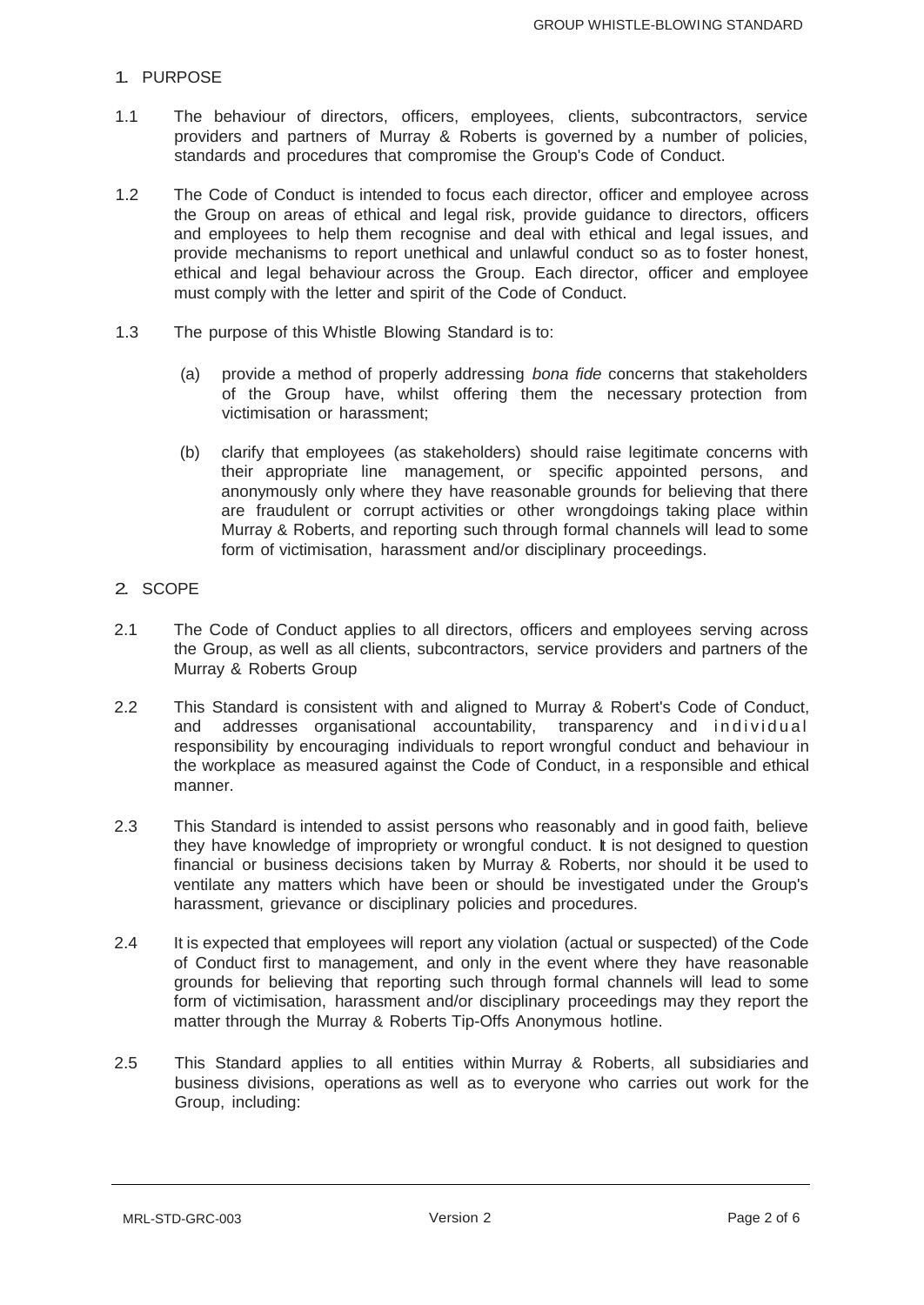- Employees:
- Clients;
- Business Partners;
- Contractors and Sub-contractors; and
- Consultants.
- 2.6 The Standard is designed to deal with *bona fide* concerns raised in relation to issues relating to fraud, corruption, misconduct and wrongdoing within Murray & Roberts. It is not applicable to human resources or industrial relations grievances, which are dealt with under distinct procedures on grievances, discipline and misconduct.
- 2.7 The Standard covers all legitimate concerns raised in good faith, in connection with any of the following alleged acts ("the Misconduct"):
	- breach of the Code of Conduct:
	- civil or criminal wrongdoing;
	- failure to comply with any statutory and/or other legal obligation or requirement;
	- financial or non-financial mismanagement, fraud, corruption and bribery;
	- any risk or potential risk to the environment, or to the health and safety of any individual;
	- improper conduct or unethical behaviour; or
	- concealment of any of the above.

## **3. THE REPORTER**

- 3.1 Any person, who works for or with Murray & Roberts directly or indirectly and who has a reasonable belief that there is Misconduct ("the Reporter"), may raise a concern or make a disclosure under the procedure set out below.
- 3.2 All concerns must be raised without malice, in good faith and not for personal gain.
- 3.3 The Reporter making the disclosure, must reasonably believe that the information and the allegations made are substantially true and accurate.
- 3.4 The issues raised should relate to a director, manager, employee, and/or any operation or joint venture within the Group.

### **4. CONFIDENTIALITY**

- 4.1 All individuals involved in receiving any disclosure made in terms of this Standard, will be cognisant of the need for confidentiality and will deal with each matter on this basis as far as reasonably possible, within the provisions of this Standard.
- 4.2 Matters disclosed in terms of this Standard will at all times be dealt with in a sensitive and speedy manner.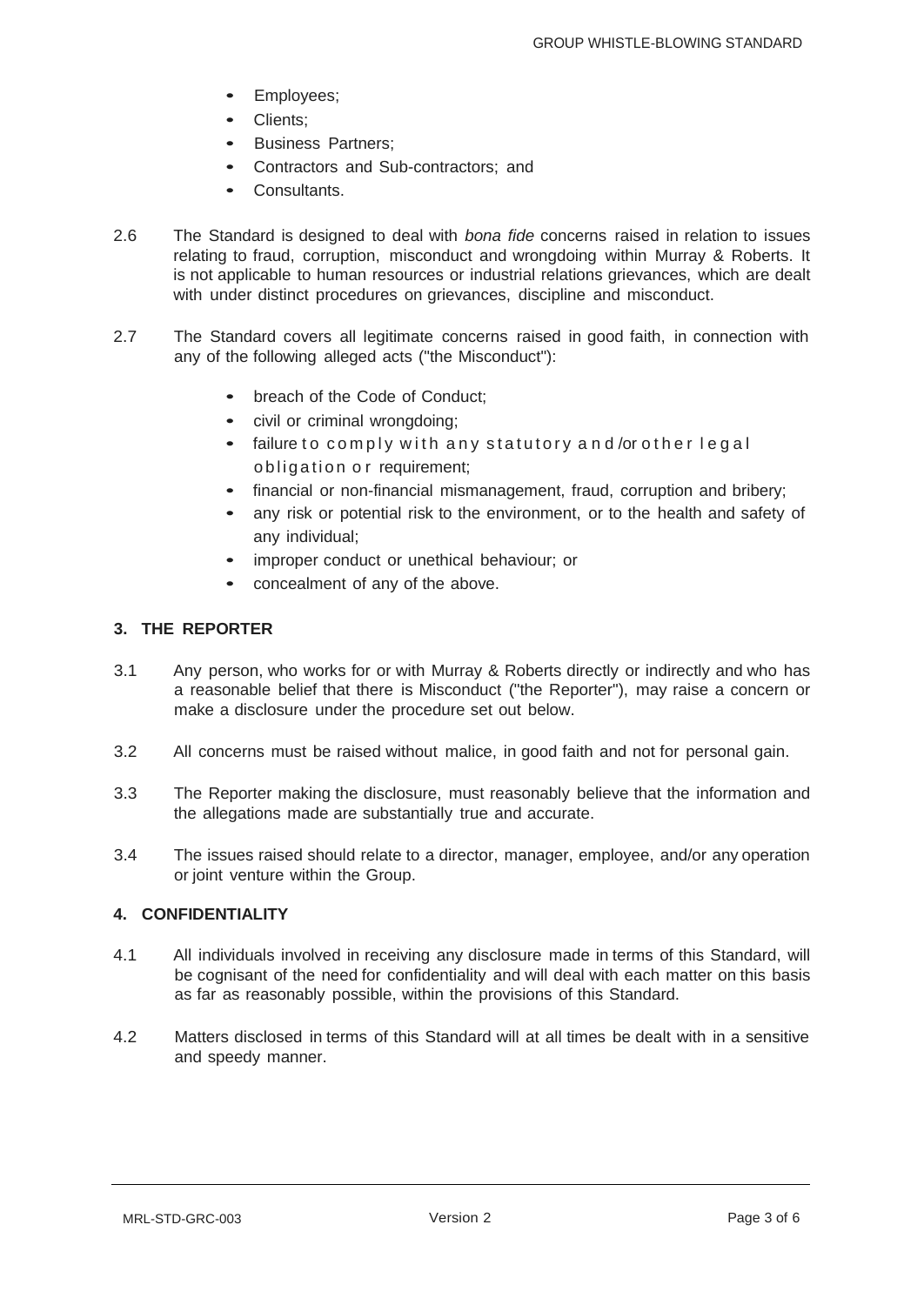#### 5. REPORTING PROTOCOL

- 5.1 The Reporter may report the Misconduct as follows:
- 5.1.1 Any concern by an employee about Misconduct should first be raised by the Reporter with his/her line manager or supervisor.
- 5.1.2 Any concern by any other stakeholder about Misconduct should be raised by the Reporter with the Managing Director of the company with which his/her company is contracting.
- 5.1.3 Should the Reporter feel threatened or intimidated to report the matter as suggested above, such Reporter should report the Misconduct through the Murray & Roberts Tip-Offs Anonymous hotline. This is an independent and confidential reporting service administered by an external service provider.
- 5.1.4 Concerns may be raised orally or in writing. Reporters who wish to make a written report are invited to set out the following:
	- the background and history of the concern (giving relevant dates);
	- the reason for being concerned about the situation; and
	- the extent to which he personally witnessed or experienced the problem (provide documented evidence where possible).

#### 6. FOLLOW-UP PROCEDURE

- 6.1 The person to whom a report is made ("the Responsible Person") is required in good faith to independently and thoroughly investigate the reported matter, using the services of Forensic Consultants Pty Ltd (see details below) if appropriate, and a comprehensive report on the findings and corrective actions taken (if any) shall be issued and filed by the Responsible Person for review by Internal Audit.
- 6.2 In the case of a matter reported through the Murray & Roberts Tip-Offs Anonymous hotline, there is an agreed follow-up procedure set out in the protocol agreed with the relevant hotline service provider. Any investigation instruction flowing from that process to a Murray & Roberts executive ("the Responsible Person") shall be independently and thoroughly investigated, and a comprehensive report on the findings and corrective actions taken (if any) shall be lodged with the executive issuing the instruction.
- 6.3 In dealing with the matter, the Responsible Person may consult with any member of the executive management of Murray & Roberts, as he/she deems appropriate.
- 6.4 If, in the course of the investigation of any report, the Responsible Person is of the opinion that the matter is of a grievance or disciplinary nature, the appropriate procedures as referred to in clause 2.6 above will be invoked.
- 6.5 The decision of the Responsible Person as to whether there is a *prima facie* case to investigate and, if so, the outcome of the investigation or whether the matter should be dealt with as envisaged in clause 6.4 above, will be communicated to the Reporter in such manner as the Responsible Person deems appropriate.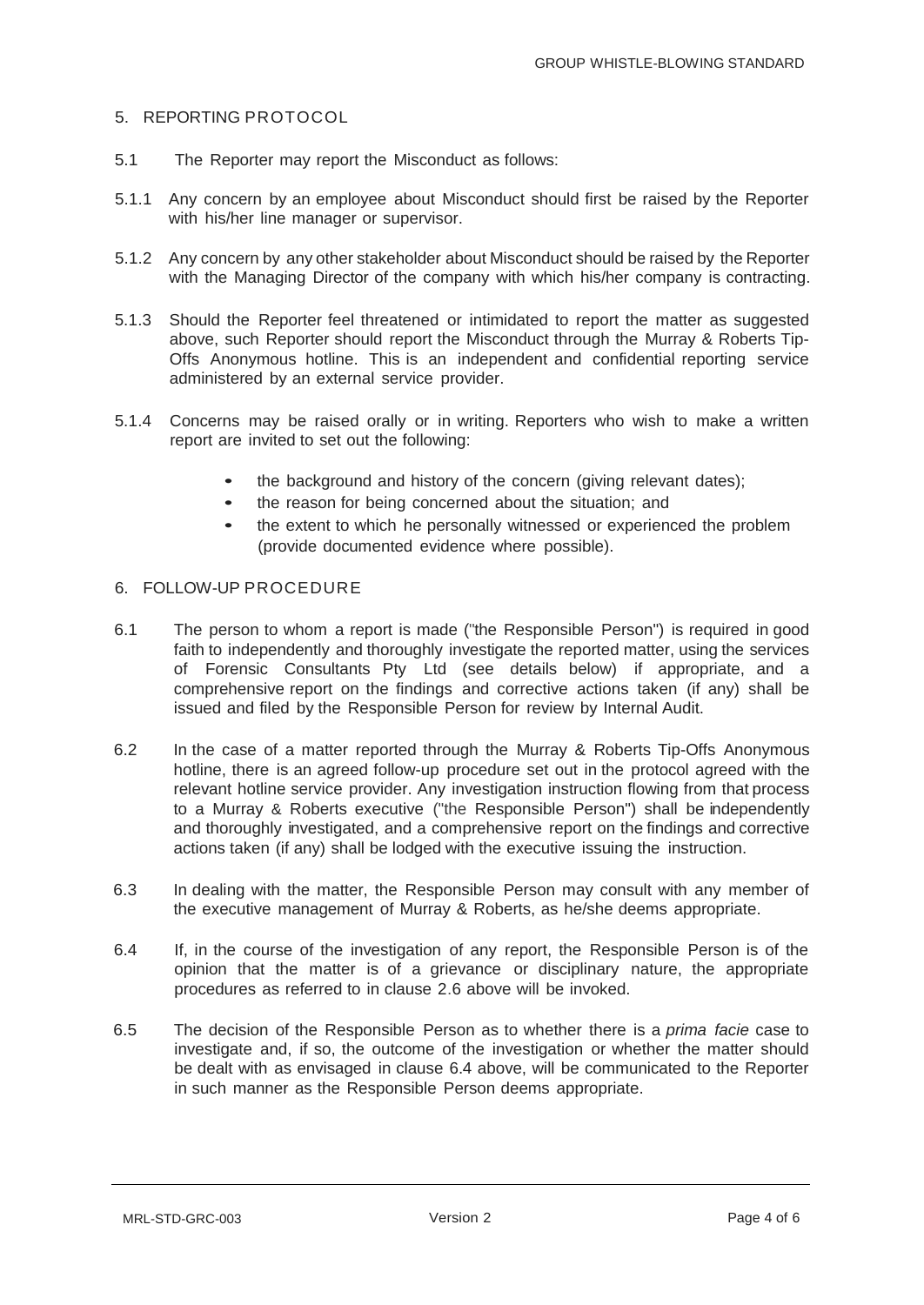- 6.6 All matters which are reported through the Murray & Roberts Tip-Offs Anonymous hotline and all other matters for which the services of Forensic Consultants Pty Ltd are retained will be set out in a report and tabled from time-to-time at the meetings of the Murray & Roberts Social & Ethics Committee.
- 7. ANONYMITY OF THE REPORTER
- 7.1 In view of the protection afforded to individuals raising a *bona fide* concern, it is preferable that the Reporter puts his name to the report. Murray & Roberts will not tolerate and/or entertain the harassment or victimisation of anyone raising a legitimate concern. The latter would equally apply where the Reporter is mistaken as to the true nature of the issue.
- 7.2 It is, however, recognised that a Reporter may wish to raise a concern in confidence under this Standard and, in such instance, the identity of the Reporter will not be disclosed without his consent.
- 7.3 A Reporter who wishes his identity to remain confidential, must specifically inform the person to whom the report is made, of this fact.
- 7.4 If a situation arises where the matter cannot be resolved without revealing the identity of the Reporter, this will be discussed with the Reporter before any action is initiated and the best way forward will be agreed.
- 8. PROTECTION OF THE REPORTER
- 8.1 Murray & Roberts acknowledges that the protection of the Reporter is fundamental to the success of the whistle-blowing process.
- 8.2 No Reporter who makes a disclosure in good faith, reasonably believing it to be true, will as a consequence of making the disclosure, be:
	- subjected to any disciplinary action;
	- dismissed, suspended, demoted, victimised, harassed or intimidated;
	- transferred against his/her will:
	- refused a transfer or a promotion;
	- refused <sup>a</sup> reference or provided with an adverse reference;
	- threatened with any of the above; or
	- otherwise adversely affected in his/her employment, including employment opportunities and work security.
- 8.3 The above protection is not afforded to a Reporter who has made a disclosure concerning his/her own misconduct.
- 8.4 Deliberate reporting of false information equates to misconduct and is not protected by this Standard or the law.
- 9. IMPLEMENTATION
- 9.1 Murray & Roberts recognises that, to ensure the effective implementation of this Standard, it should be communicated and fully understood by all stakeholders.